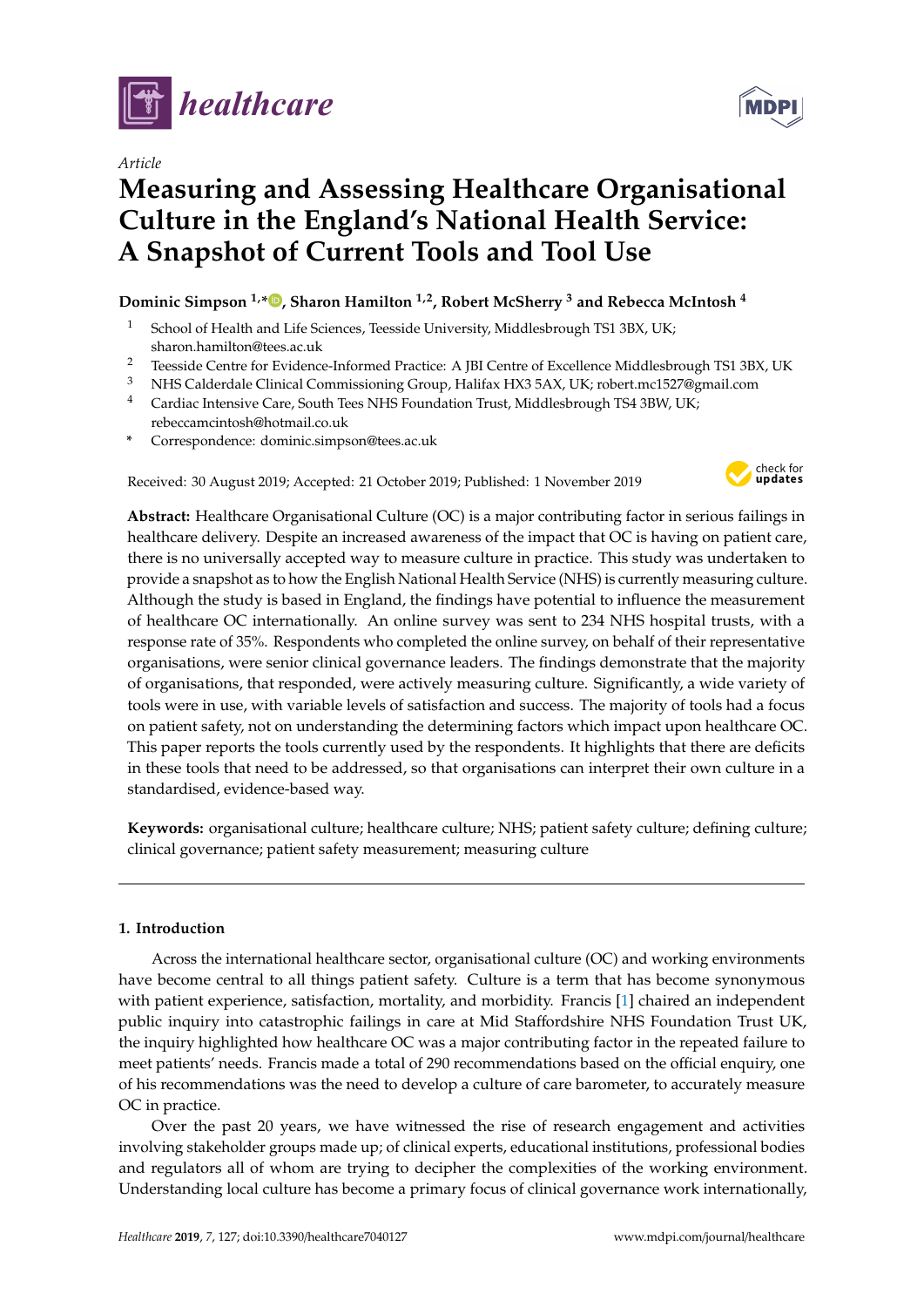there is a recognised urgent need to disentangle the complexity of how healthcare OC is impacting on patient care and staff wellbeing.

The Care Quality Commission (CQC) is the United Kingdom's (UK) healthcare regulator [\[2\]](#page-8-1). The UK Department of Health (DH) is a branch of the UK government concerned with the maintenance of public health and provides leadership for the NHS [\[3\]](#page-8-2). The Health Foundation is an independent UK charity that focuses on healthcare improvement by making links between knowledge, research and analysis [\[4\]](#page-8-3). Each of these organisations openly acknowledge that cultural change is essential to creating a safe and sustainable NHS which can meet future challenges of increasingly complex patient groups  $[5-7]$  $[5-7]$ .

This notion of needing to develop a greater understanding of healthcare OC has been echoed in more recent reports such as The Morecambe Bay Investigation, which investigated failings in maternity care at Furness General Hospital UK [\[8\]](#page-8-6). The investigation concluded that there were at least seven missed opportunities at almost every level, which meant poor clinical care was not investigated and led to the preventable deaths of one mother and eleven babies [\[8\]](#page-8-6). The report highlighted that one of the biggest factors which impacted on these missed opportunities was OC.

Culture was again in the spotlight in the serious case review into failings at Gosport War Memorial Hospital UK. The investigation found an institutionalised culture of practice that accepted the shortening of lives through prescribing and administering opioids without medical justification [\[9\]](#page-8-7). Over a period of 12 years, a culture developed where concerns were ignored and unsafe practices went unchallenged, resulting in 456 people having their lives unnecessarily shortened [\[9,](#page-8-7)[10\]](#page-8-8).

Work by Jones [\[9\]](#page-8-7), Budd [\[10\]](#page-8-8), and Kirkup [\[8\]](#page-8-6) reveals an urgent need to understand how and why these incidents occur and why it is that individual health professionals and teams perform in this way. It is imperative to establish and understand what shapes the basic values, beliefs and assumptions that underpin patterns of this type of behaviour. Similarly, with the Francis inquiry [\[1\]](#page-8-0), health professionals were found to be neglectful and destructive in their behaviours. These major scandals warrant further analysis by calling for a deeper understanding of the nature of how healthcare OC is assessed and measured in practice.

The measurement and assessment of culture in a healthcare area is not a new idea. The Bristol Inquiry [\[11\]](#page-8-9) was a landmark inquiry which uncovered an OC that had contributed to the deaths of 35 children. This inquiry sparked national healthcare reform and the introduction of new health legislation. Almost two decades later, despite an increased understanding of the impact culture has on patient mortality, we have seen a plethora of serious case reviews that all find culture as a major determining factor in the deterioration of care [\[12\]](#page-8-10). The repeated failings in care demonstrate that we have not yet fully grasped in healthcare how to measure, understand, or change culture.

Mannion, Konteh, and Davies [\[13\]](#page-8-11) conducted a national survey of tools being used to measure OC in English NHS organisations. This study aims to progress Mannion et al.'s work by establishing a further update on current understanding and awareness of healthcare OC. This is achieved by seeking to answer the following: How are NHS England trusts currently measuring OC in practice, and what tools are available for them for the assessment and measurement of their OC?

#### *Defining Organisational Culture in the Context of the NHS*

OC emerged as a discourse and field of study in the 1980s when a series of popular books about business theory spread the view that to be successful, companies needed to focus on their culture [\[13\]](#page-8-11). Culture change was seen as a way to improve productivity and efficiency at work and also as a way of establishing supportive relationships. Davies, Nutley and Mannion, Kufman and McCaught, Hruschka and Hadley, and McSherry and Pearce [\[14–](#page-8-12)[17\]](#page-8-13) all generally agree that culture is defined as "The ideas, customs, and social behaviour of a particular people or society" [\[18\]](#page-8-14). OC represents the collective values and beliefs of the people who work in the organisation. In healthcare, factors which influence OC are its history, clinical governance, management aims and objectives, and political, economic, technical, and legal dimensions [\[19\]](#page-8-15). OC is defined as the way things are done through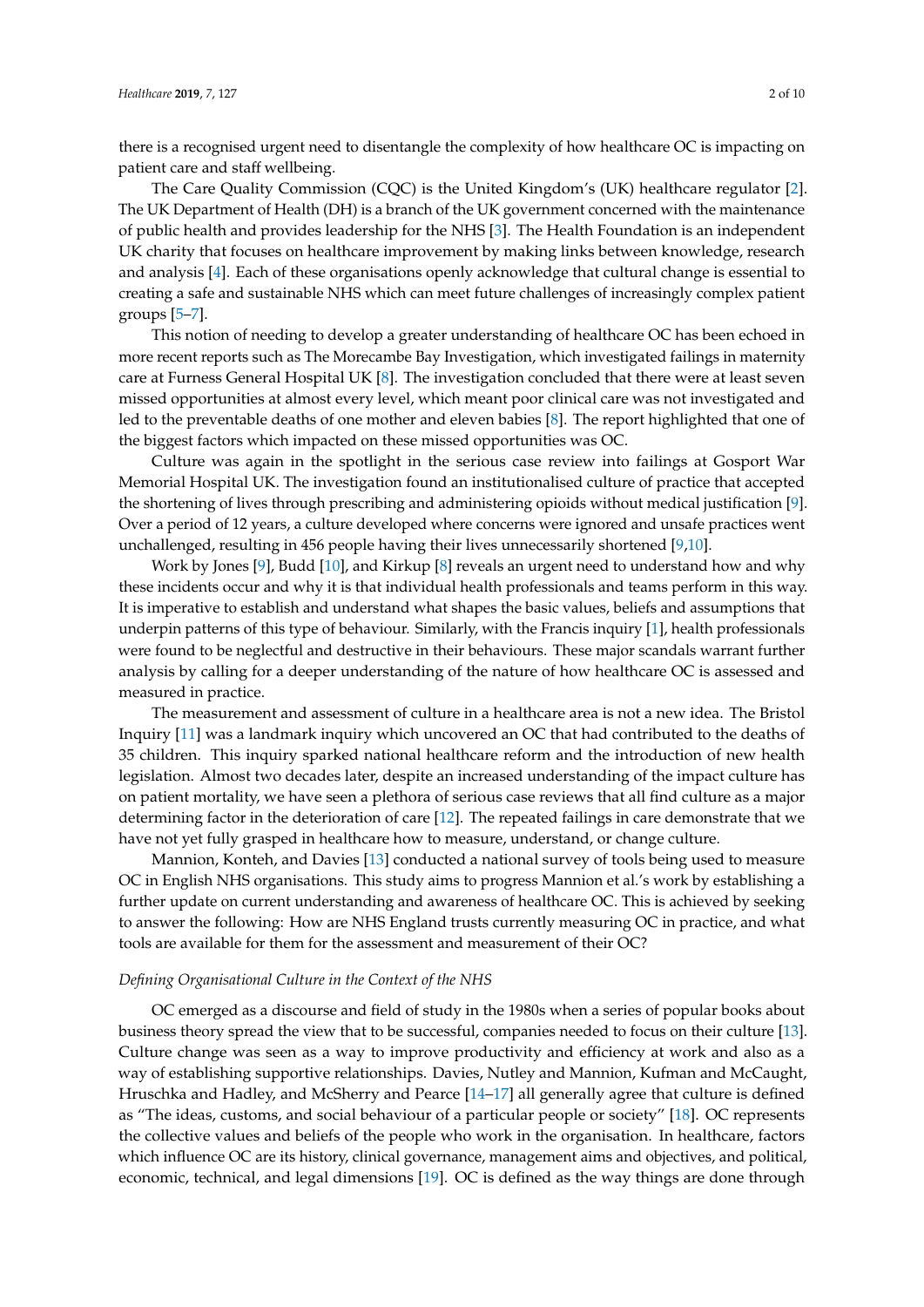established attitudes, values, beliefs, and practices which are exhibited within a work environment [\[20\]](#page-9-0). These values have been shown to affect the health and wellbeing of employees. Staff values also have a significant impact on the quality and safety of the healthcare delivery along with the working environment [\[1,](#page-8-0)[21\]](#page-9-1).

## **2. Materials and Methods**

#### *2.1. Data Collection Instrument*

Data collection and analysis comprised of a national electronic survey (via Online Surveys) sent to all English NHS trusts ( $N = 234$ ). The survey, named as part of this study Measurement and Assessment of Organisational Culture Tools online survey (MAOCT), which can be obtained by contacting the corresponding author, was adapted from the questionnaire developed by Mannion et al. [\[13\]](#page-8-11) The MAOCT was validated by Mannion et al.'s original study.

The 22 question MAOCT was split into three distinct parts. The first sought to agree a definition of culture and understand their clinical governance leader's interpretation of culture. The second reviewed what tools respondents were currently using in their organisation and the level of satisfaction with their tool of choice. The final set of questions sought to understand what aspects of OC respondents felt were missing from their current tools.

## *2.2. Sample*

All English NHS trusts were invited to participate in this study. Individual clinical governance leaders were recruited via their organisations' research and development departments, and recruitment took place between November 2018 and January 2019. A total of three reminder emails were sent to invited trusts to promote a good response rate. A total of 84 (35%) of those approached responded to the survey. This is a disappointing but not unexpected response rate from an anonymous survey [\[22](#page-9-2)[,23\]](#page-9-3). Such a response rate prevents any generilisation of these results, but still allows us to present an indication of current practice in the NHS.

#### *2.3. Ethics*

This research received ethical approval from Teesside University Research Ethics and Governance Committee and the UK's Health Research Authority Research Ethics Committee (IRAS ID: 237425).

#### **3. Results**

#### *3.1. Agreeing a Definition*

As part of this study we presented clinical governance leaders with our working definition of culture:

'Culture is co-created through the interactions, communications, influences and collaborations among members of an organisation. In healthcare organisations, this can create cultures within staff groups, shifts, wards, specialities, directorates and whole systems. Within healthcare organisations culture is a reflector of values, ideas, customs and beliefs of that organisation which include quality, safety and compassion in practice. Furthermore, it is these values that distinguish the difference between 'right' and 'wrong'.

We asked clinical governance leaders to what extent does this definition accord with their own understanding of healthcare OC. The result was that 70.9% of respondents strongly agreed with this definition, 23.6% said that they tended to agree. While none of those who responded strongly disagreed, 5.5% of respondents disagreed with this definition; the reason they cited for doing so was the failure to mention leadership in the definition. While we acknowledge that leadership has an impact on defining the culture of an organisation, what we aim to do with this definition is incorporate a level of accountability for staff, not just leaders. Historically, the view has been that the system is inadequate,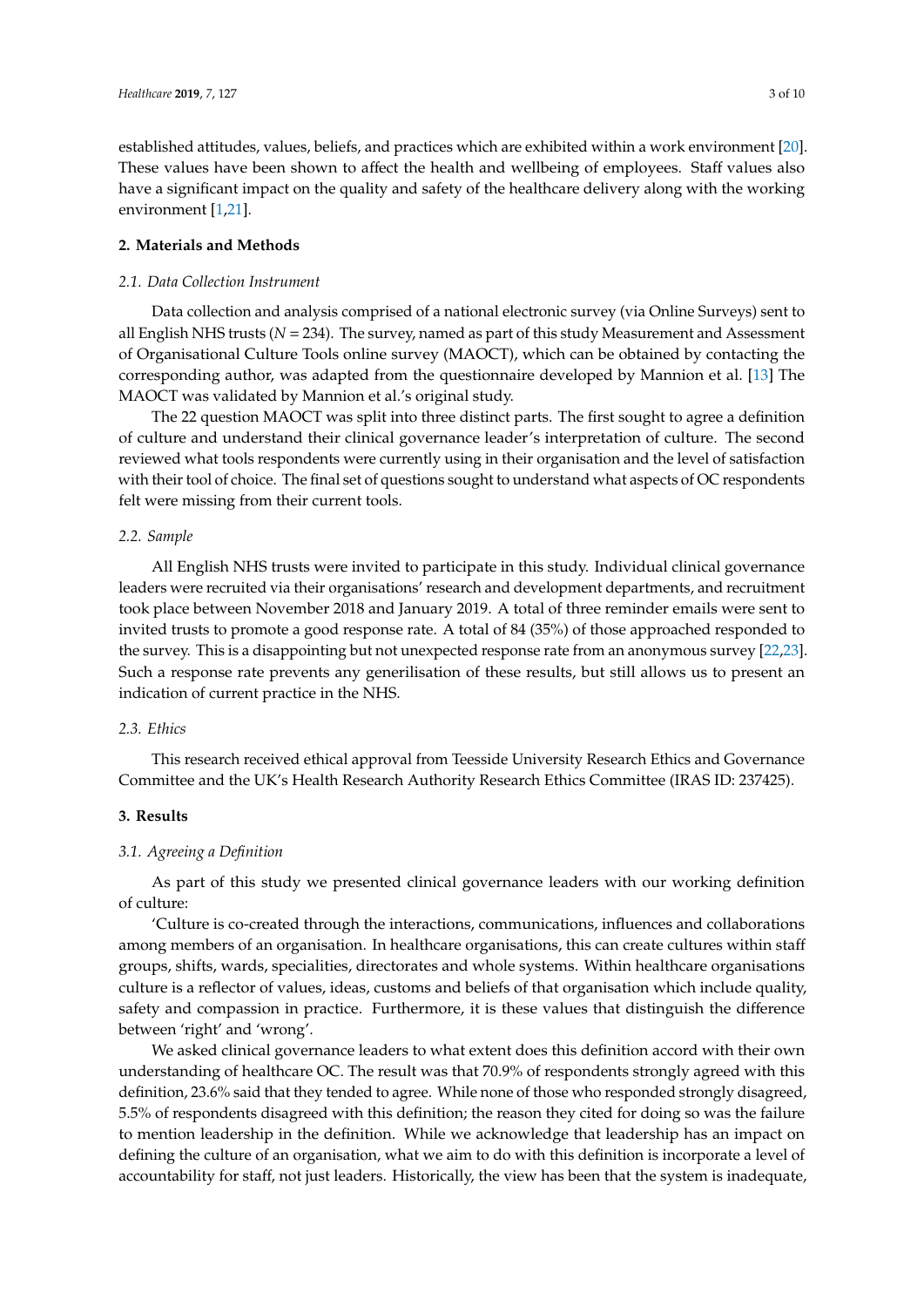creating poor culture. However, when culture is defined as being co-created, it makes staff individually and collectively accountable for the system, and thus the culture that they belong to/create.

#### *3.2. Tools Currently in Use*

Table [1](#page-4-0) presents the results in order of popularity, number of trusts using the tool. The mean reported satisfaction score is given. Clinical governance leaders were asked to grade satisfaction with their tool of choice on a scale of 1 to 5, one being not at all satisfied, five being very satisfied. A brief description of the tool was then given. Finally, the tools have been analysed and global themes have been identified. A more detailed description of the global themes is given in Table [2.](#page-6-0)

The results demonstrate that clinical governance leaders were using different methods to measure culture in their organisations, while a small number of trusts reported using more than one tool (total: 2%), the majority of trusts told us that they were only using one tool.

#### *3.3. Aspects of Culture Not Currently Measured*

The final part of the MAOCT asked respondents to reflect on areas of OC that they felt their current tool was not capturing. The top three areas of concern for clinical governance leaders were incivility and rudeness (42%), staff morale (19%), and opportunities for whistleblowing and speaking up (16%). The other 23% of responses focused on more specific issues within their trust.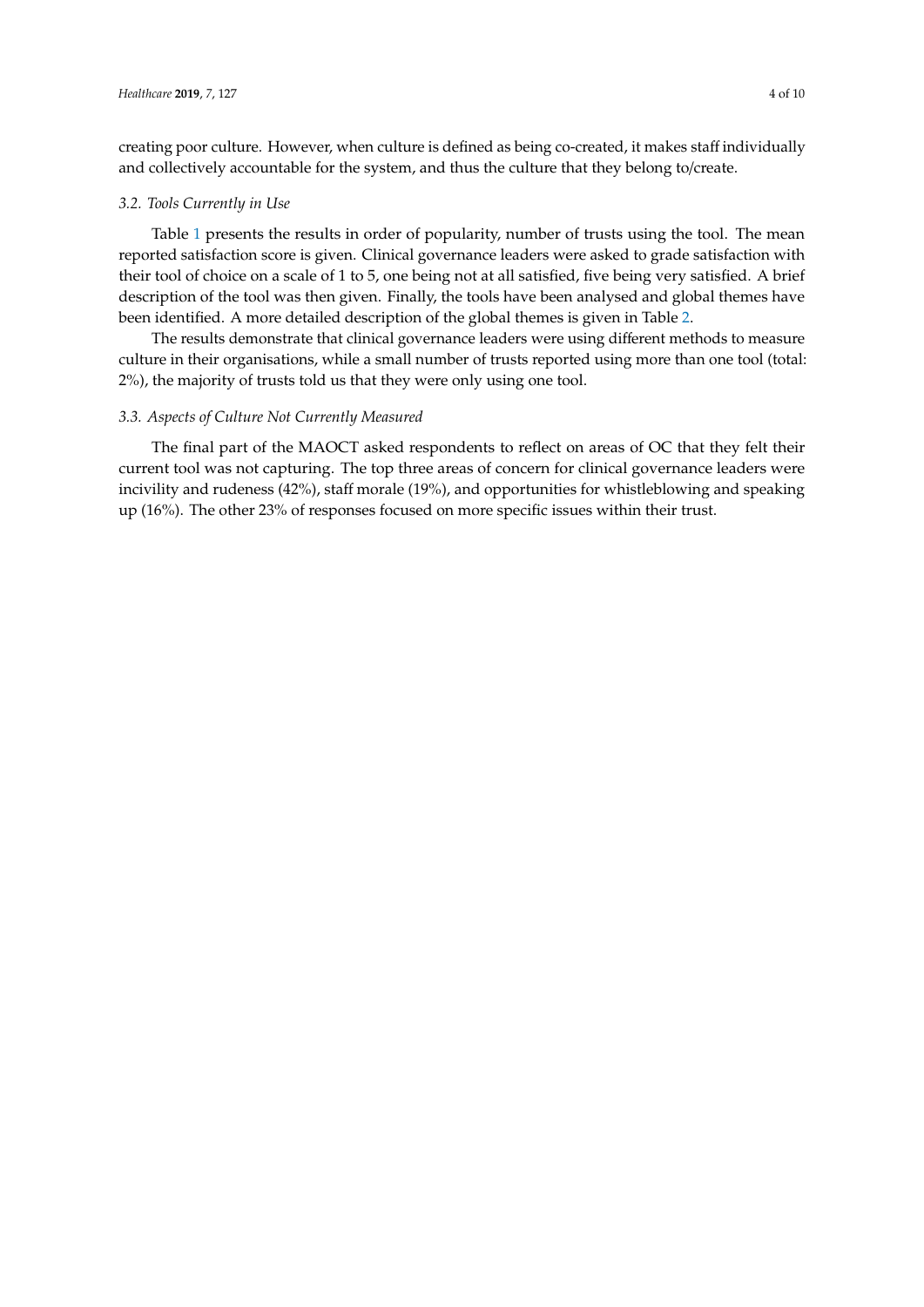<span id="page-4-0"></span>

| Name of Tool                                                | <b>Number of Trusts</b><br><b>Using Tool</b> | Mean Average<br>Satisfaction Score (1-5*) | <b>Brief Description of Tool</b>                                                                                                                                                                                                                                                                                                                                                                                               | <b>Global Theme</b>                        |
|-------------------------------------------------------------|----------------------------------------------|-------------------------------------------|--------------------------------------------------------------------------------------------------------------------------------------------------------------------------------------------------------------------------------------------------------------------------------------------------------------------------------------------------------------------------------------------------------------------------------|--------------------------------------------|
| <b>Annual Staff Survey</b>                                  | 17                                           | 4                                         | Online 31 question survey collecting staff views about working in<br>their NHS organisation. Data collected about local working<br>conditions for staff, the survey is administered annually.                                                                                                                                                                                                                                  | Measures<br>Organisational culture.        |
| Friends and Family<br>Test                                  | 14                                           | 3                                         | Feedback tool completed by patients. Asks if patient would<br>recommend the services they have used and offers a range<br>of responses.                                                                                                                                                                                                                                                                                        | Measures Satisfaction.                     |
| Manchester Patient<br>Safety Questionnaire                  | 10                                           | 2                                         | A team-based self-reflection tool that helps teams to recognise that<br>patient safety is a multidimensional concept.                                                                                                                                                                                                                                                                                                          | <b>Measures Patient</b><br>safety culture. |
| Culture and<br>Leadership<br>Programme                      | $\,$ 8 $\,$                                  | 3                                         | Whole programme is made up of three phases, phase one specifically<br>looks at measurement, defined by the tool as discovery phase. Phase<br>one measures current culture using existing data, board, staff, and<br>stakeholder perceptions and knowledge, and workforce analysis.<br>Before the next phase of the tool guides trusts in how to target the<br>right areas for compassionate and inclusive leadership strategy. | Clinical governance<br>strategy.           |
| Culture of Safety:<br>The Safety Attitudes<br>Questionnaire | 8                                            | 3.25                                      | An internationally used survey that seeks to assess the attitudes<br>toward safety in a variety of clinical settings. Data is shared<br>with other organisations so that they can benchmark against<br>similar organisations.                                                                                                                                                                                                  | <b>Measures Patient</b><br>safety culture. |
| Culture of Care<br>barometer                                | 5                                            | 4                                         | Online or paper-based questionnaire, designed to help organisations<br>measure the culture of care they provide. It is a self-assessment<br>diagnostic tool that can be used to stimulate reflection and<br>understanding of the culture of care.                                                                                                                                                                              | Measures<br>Organisational culture.        |
| Audit and appraisal                                         | 4                                            | $\overline{2}$                            | This is not a specific tool, although four trusts told us they were using<br>locally agreed appraisal standards to measure culture in their<br>organisation.                                                                                                                                                                                                                                                                   | Inspection/audit                           |
| Incident reporting                                          | 3                                            | 3                                         | Not a specific tool, although three trusts told us they are measuring<br>their organisations culture through the reporting of<br>incidents/near misses.                                                                                                                                                                                                                                                                        | Inspection/audit                           |
| Care Quality<br>Commission (CQC)<br>inspection reports      | 3                                            | 3                                         | Not a specific tool, although three trusts told us they are measuring<br>their organisations culture through CQC reports. Inspections focus<br>on five domains: Are they safe? Are they effective? Are they caring?<br>Are they responsive to people's needs? Are they well-led?                                                                                                                                               | Inspection/audit                           |

# **Table 1.** Tools currently in use by respondents.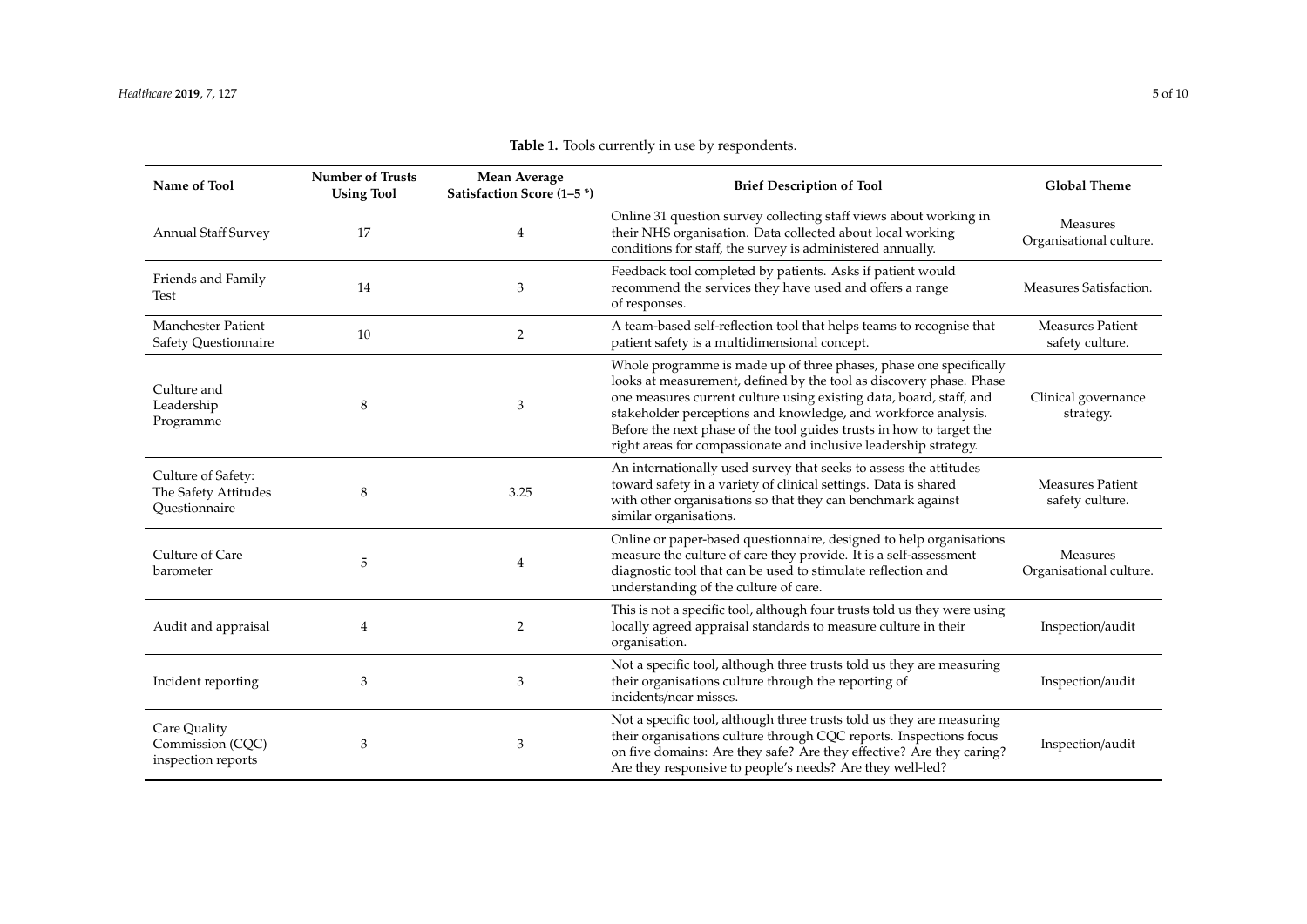| Name of Tool                                                                  | <b>Number of Trusts</b><br><b>Using Tool</b> | Mean Average<br>Satisfaction Score (1-5*) | <b>Brief Description of Tool</b>                                                                                                                                                                                                                                                                                                                                                                | <b>Global Theme</b>                                                            |
|-------------------------------------------------------------------------------|----------------------------------------------|-------------------------------------------|-------------------------------------------------------------------------------------------------------------------------------------------------------------------------------------------------------------------------------------------------------------------------------------------------------------------------------------------------------------------------------------------------|--------------------------------------------------------------------------------|
| Affina Organisational<br>development Team<br>development tool                 | 2                                            | 2.5                                       | Commissioned organisation that offers trusts a range of services from<br>team assessment to cross-system team development. Trusts are then<br>given the responsibility for development, with support provided.                                                                                                                                                                                  | ** unable to categorise<br>as questionnaire not<br>available to<br>researchers |
| Values and<br>behaviours<br>programme                                         | 2                                            | 4                                         | Local (trust based) programme to engage staff members in<br>understanding and embodying the values and behaviours of that<br>organisation.                                                                                                                                                                                                                                                      | Clinical governance<br>strategy.                                               |
| Cultural web                                                                  | 2                                            | 3.5                                       | The Cultural Web identifies six interrelated elements: Stories, rituals<br>and routines, symbols, organisational structure, control systems and<br>power structure. These elements are reviewed to look at how they are<br>impacting on the culture of that organisation. The cultural web can<br>be used to assess current culture and also to analyses where the<br>organisation wants to be. | Measures<br>organisational culture.                                            |
| AOD culture<br>assessment tool                                                | 2                                            | 3.5                                       | This is a commissioned tool to assess the ways in which an<br>organisation is working well, as well as the areas that need to change.                                                                                                                                                                                                                                                           | Measures<br>organisational culture.                                            |
| Fab O Meter                                                                   | 2                                            | 2.5                                       | Staff are asked daily to record 'How was work today?' answers are<br>recorded via an app. Data creates a picture of morale and can be split<br>into professions and departments in individual organisations. Can<br>also be used to benchmark against national and regional<br>performance.                                                                                                     | Measures morale.                                                               |
| <b>Staff Participation</b><br>Engagement and<br>Communication<br>Application. |                                              | 5                                         | Also known as the 'Happy App'. The app collects data from staff<br>about problems and frustrations as well as positive experiences.<br>Managers can access data in real time to address issues.                                                                                                                                                                                                 | Measures morale                                                                |
| Medication safety<br>culture tool                                             |                                              | 4                                         | Medication safety climate questionnaire for healthcare staff in UK<br>hospitals. 50 item questionnaire focusing on nine factors: teamwork<br>climate, safety climate, job satisfaction, stress recognition, perceptions<br>of management, working conditions, organisational learning,<br>feedback and communication about error, and management support<br>for medication safety.              | Measures patient<br>safety culture.                                            |

**Table 1.** *Cont*.

\* Clinical governance leaders were asked to score tools based on satisfaction, one being unsatisfied, five being very satisfied. \*\* Affina Organisational development Team development tool authors were asked to provide the full tool, however this was not made available.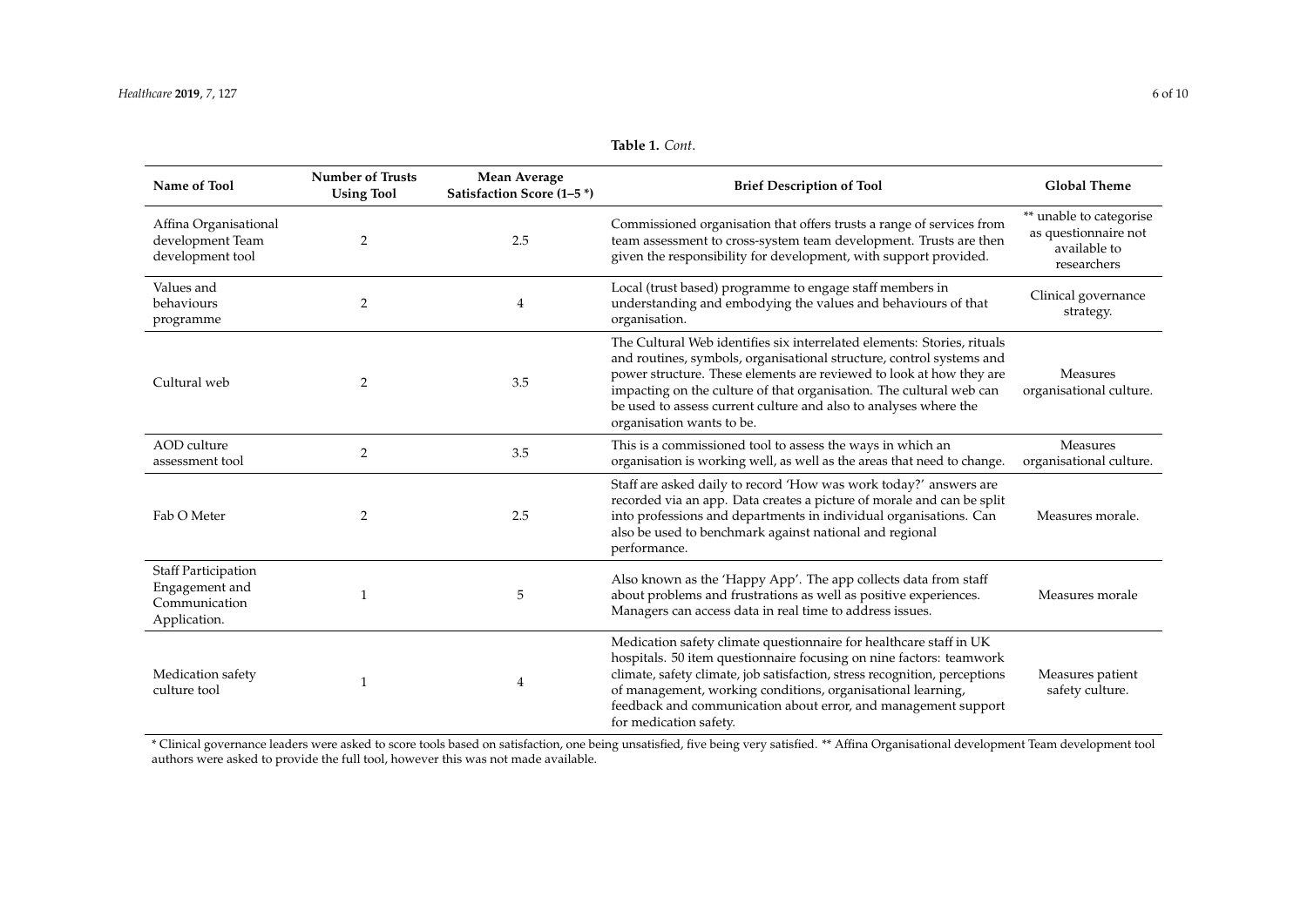| ÷ | $^{\prime}$ ) T<br>۰,<br>× | I |
|---|----------------------------|---|
|   |                            |   |

<span id="page-6-0"></span>

| Theme                                  | Definition.                                                                                                           |
|----------------------------------------|-----------------------------------------------------------------------------------------------------------------------|
| Measures Organisational culture        | Tool has supporting literature that suggests that the tool<br>confidently measures aspects of organisational culture. |
| <b>Measures Satisfaction</b>           | The tool does not measure organisational culture, it measures<br>satisfaction with services delivered.                |
| <b>Measures Patient Safety Culture</b> | The tool does not measure organisational culture, it focuses on<br>patient safety culture and/or climate.             |
| Measures Morale                        | The tool does not measure organisational culture, it measures<br>staff morale at a given moment in time.              |
| Inspection/Audit                       | Not a specific tool.                                                                                                  |
| Clinical Governance strategy           | Not a specific tool.                                                                                                  |

**Table 2.** Global themes defined.

## **4. Discussion**

The key findings from this study are that there is no identified standard way to measure culture, that the majority of trusts who responded to this survey are only currently using one tool, and that the current tools in use by respondents do not necessarily capture everything that clinical governance leaders would like them to.

Ideas of culture are also central to quality improvement methods, from basic clinical audit to sustained improvement. There are a wide range of tools to measure culture available on the market, yet it seems that relativity few of these are currently used in the NHS. It is interesting that there was a mixed level of satisfaction in the tools used based on the response. Our survey found varying levels of satisfaction, 64.3% of clinical governance leaders described their tool as 'very helpful' to 'somewhat helpful' in helping them to understand local healthcare OC.

Only 2% of trusts told us they were using more than one tool to measure culture, suggesting that clinical governance leaders are expecting that the tool they use will accurately report on all aspects of culture, however on reviewing the tools in use it is clear, for the majority, that the main focus remains on patient safety culture.

A wide range of the tools reported to be used to measure healthcare OC have a very strong focus on safety culture. It is interesting that the most popular tool, to measure OC used by clinical governance leaders who responded is the national staff survey. The survey covers areas such as morale, quality of care, and safety culture, which we know can be affected by workers perceptions of OC [\[24\]](#page-9-4). The survey is primarily designed to enable trust leaders to improve local working conditions and practices and to increase involvement and engagement with staff [\[24\]](#page-9-4). We found that clinical governance leaders were becoming increasingly concerned with staff morale and how staff were supported in practice; this is something that the most popular tool captures.

This study updates a study conducted by Mannion et al. [\[13\]](#page-8-11) We found that in the last decade, despite an increased focus and understanding on culture and its impact on patient care, tools being used to measure culture have changed surprisingly little. Mannion et al. [\[13\]](#page-8-11) found that the Manchester Patient Safety Questionnaire (MaPSaF) was the most common tool being used in 2008, and data from this study shows that MaPSaF is still in the top three.

MaPSaF was among one of the lowest rated tools in terms of satisfaction, despite being well used. This data could suggest that the tool has fallen out of favour with those who responded to the survey. The tool rated highest in terms of satisfaction was the staff participation engagement and communication application, which was rated five out of five. Although it should be noted that only one trust currently reported using this tool, and that satisfaction is subjective. In the qualitative comments expressed about this tool, its strengths included that it was an online application that could provide live data feedback.

The increased focus on patient safety meant that very few of the tools look to question the determinants of healthcare OC. Work by McSherry and Beardsmore [\[25\]](#page-9-5) found that there were two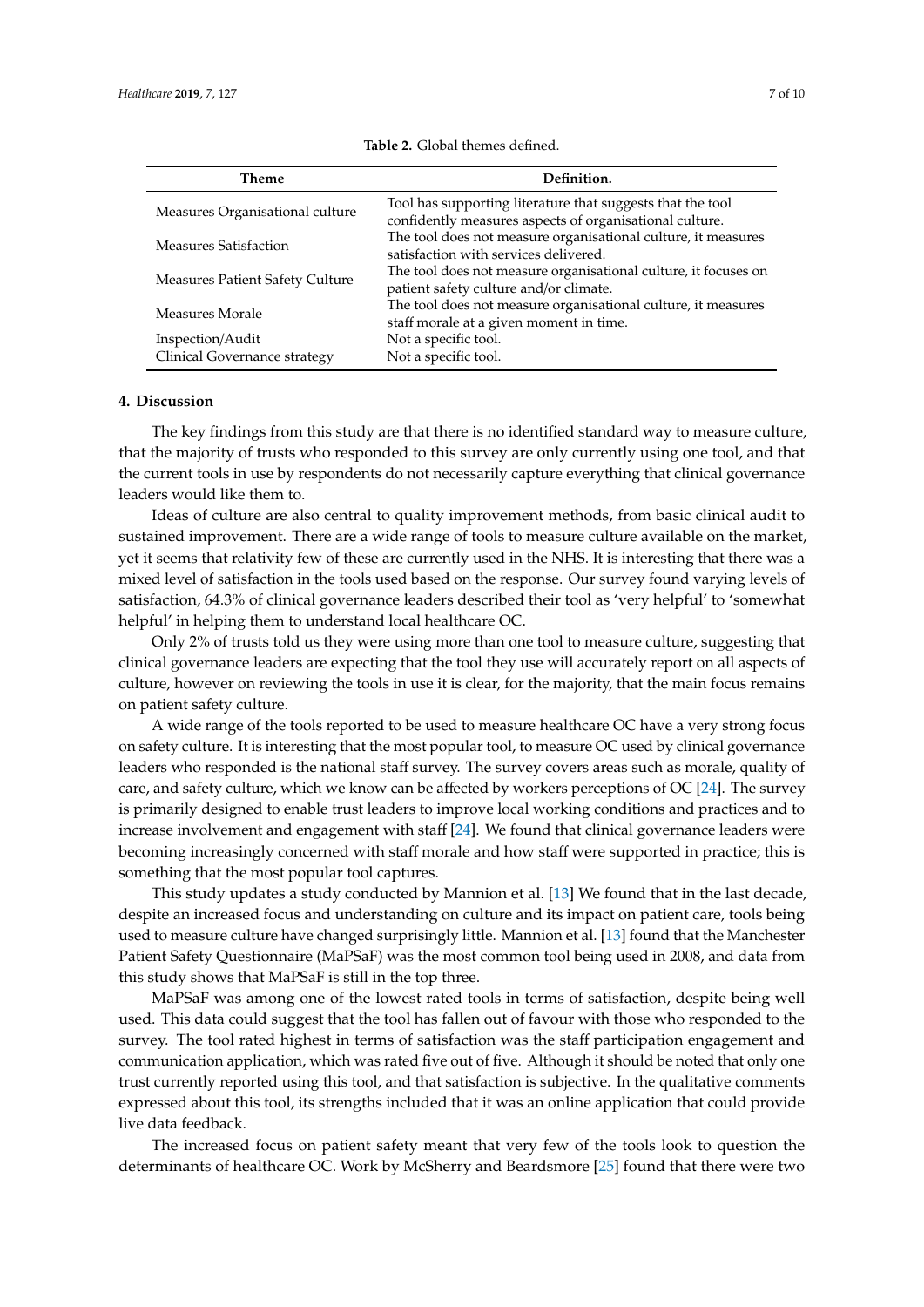statistically significant factors in determining healthcare OC—'Professional practice and support' and 'Workforce and service delivery'. Each of these factors contains two determinants as shown in Table [3.](#page-7-0)

<span id="page-7-0"></span>

| Factor 1—Professional Practice and Support.                                                                                                                                                                                                                                                   |                                                                                                                                                                                          |  |  |  |
|-----------------------------------------------------------------------------------------------------------------------------------------------------------------------------------------------------------------------------------------------------------------------------------------------|------------------------------------------------------------------------------------------------------------------------------------------------------------------------------------------|--|--|--|
| Determinant 1: Professional practice.                                                                                                                                                                                                                                                         |                                                                                                                                                                                          |  |  |  |
| Staff feel able to carry out care to their satisfaction.<br>Staff are supported to undertake professional<br>development. Staff are involved in multi-disciplinary<br>team meetings. Staff feel discharge planning is done<br>effectively. Hand hygiene is carried out to a<br>high standard. | Determinant 2: Support.<br>Appraisals and personal development take place.<br>Clinical areas reliance upon bank/ agency nursing<br>staff. Actions are followed up.                       |  |  |  |
| Factor 2—Workforce and service delivery.                                                                                                                                                                                                                                                      |                                                                                                                                                                                          |  |  |  |
| Determinant 3: Workforce.                                                                                                                                                                                                                                                                     | Determinant 4: Service delivery.                                                                                                                                                         |  |  |  |
| Planned study leave is cancelled. There is a shortage<br>of nursing staff in the clinical area. There is a high<br>turnover of nursing staff. There is a high sickness<br>absence rate.                                                                                                       | There are unplanned re-admissions following<br>discharge. There is a shortage of medical staff in the<br>area. The clinical area looks untidy. Patients and<br>relative make complaints. |  |  |  |

**Table 3.** Determinants of organisational culture [\[25\]](#page-9-5).

As part of the study we asked clinical governance leaders if they felt that the tool which they were currently using was missing any aspect of culture. Of the respondents that answered the question, 42% told us that incivility/bullying and rudeness was something that the current tools did not capture but was a high priority for them in their organisation.

This was an interesting finding, as the discourse about the impact of incivility in healthcare practice is relatively new [\[26\]](#page-9-6). It is clear from this research that the impact that this is having is known anecdotally by clinical governance leaders. There is a developing body of literature to support the view that incivility is impacting on healthcare delivery [\[27\]](#page-9-7). The authors acknowledge that in healthcare, OC and team behaviour are closely linked, and suggest that this is an area where more research is needed to understand how the culture of an organisation impacts on levels of incivility among staff.

#### **5. Conclusions**

Despite an increase in the number of serious incidents attributed to poor healthcare OC this has not been matched by an increase in the way NHS trusts are measuring culture. An area that is not truly understood, or widely discussed in the literature yet, is how staff experience the process of culture measurement and subsequent culture change, the authors acknowledge that this is an area that needs further research.

Recommendations for Practice

This research demonstrates that there is still a strong focus on patient safety culture. It could be that the increased focus in this area means that researchers and healthcare managers are not focusing enough on understanding the determining factors of OC. The tools that are identified under the global theme of 'measuring OC' do go some way to helping healthcare organisations understand the determining factors of their culture. Perhaps it is time for healthcare organisations to start using more than one tool, as it is clear from this research that there is no one size fits all tool.

The responses from this study demonstrate that incivility and rudeness in healthcare organisations is something that is of increasing concern for clinical governance leaders. We recommend that further research takes place in this area to understand how healthcare OC impacts on incivility and rudeness in teams.

**Author Contributions:** Supervision, S.H. and R.M. (Robert McSherry); Writing—original draft, D.S.; Writing—review and editing, D.S., S.H., R.M. (Robert McSherry) and R.M. (Rebecca McIntosh).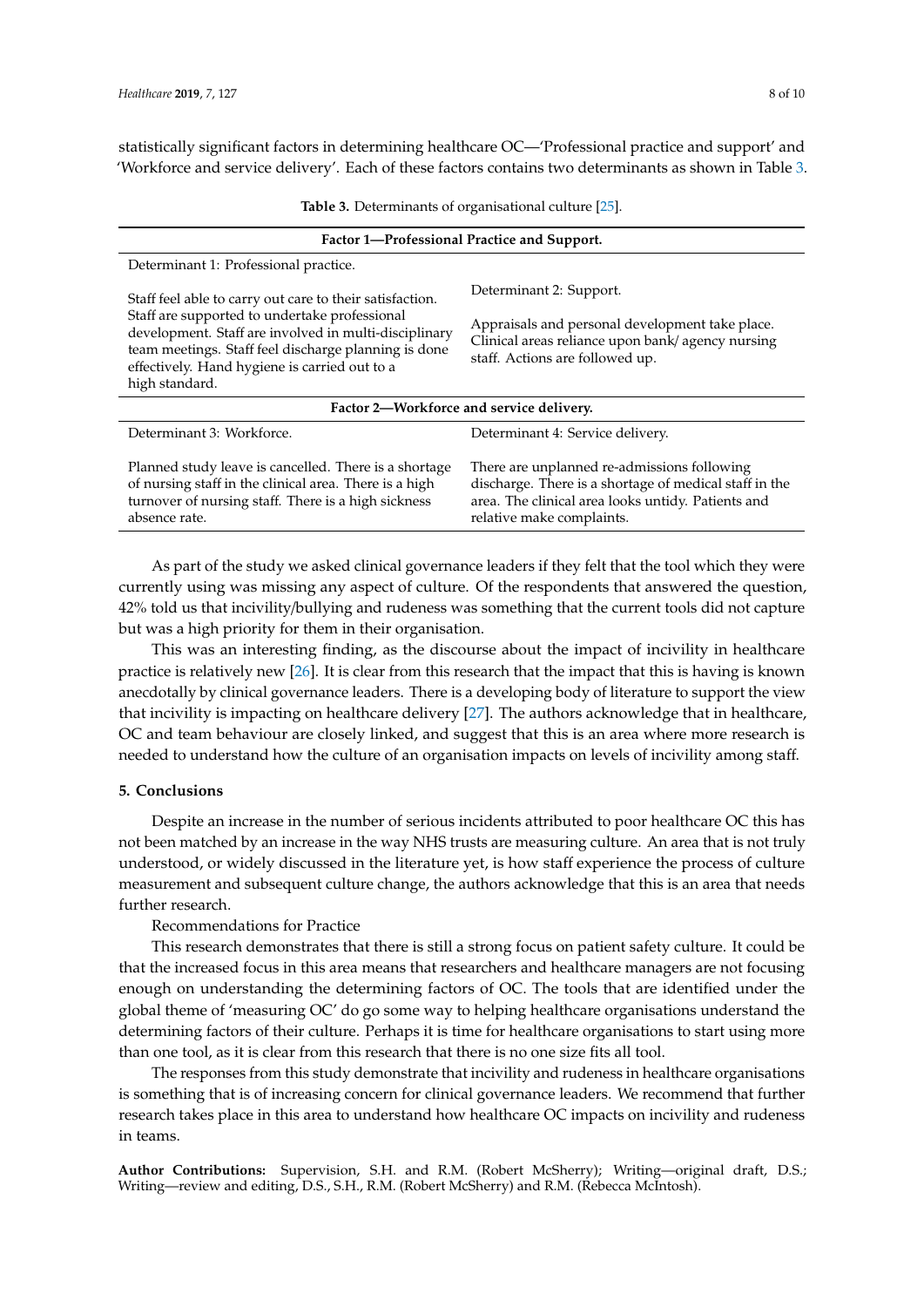**Funding:** This research has been conducted as part of a larger PhD study that is funded by Teesside University, UK.

**Acknowledgments:** The authors thank Russel Mannion for his kind permission to use his questionnaire for this study. We are grateful to all clinical governance leaders who responded to the survey and to all the R&D departments who supported study recruitment.

**Conflicts of Interest:** The authors declare no conflict of interest.

**Ethics Approval:** This research received ethical approval from Teesside University Research Ethics and Governance committee and the UK's Health Research Authority Research Ethics Committee (IRAS ID: 237425).

## **References**

- <span id="page-8-0"></span>1. Report of the Mid Staffordshire NHS Foundation Trust Public Inquiry Volume 1: Analysis of Evidence and Lessons Learned. Available online: https://[assets.publishing.service.gov.uk](https://assets.publishing.service.gov.uk/government/uploads/system/uploads/attachment_data/file/279115/0898_i.pdf)/government/uploads/system/ uploads/[attachment\\_data](https://assets.publishing.service.gov.uk/government/uploads/system/uploads/attachment_data/file/279115/0898_i.pdf)/file/279115/0898\_i.pdf (accessed on 12 February 2019).
- <span id="page-8-1"></span>2. Care Quality Commission. Available online: https://www.cqc.org.uk/about-us/[our-purpose-role](https://www.cqc.org.uk/about-us/our-purpose-role/who-we-are)/who-we-are (accessed on 10 June 2019).
- <span id="page-8-2"></span>3. Department of Health and Social Care. Available online: https://www.gov.uk/government/[organisations](https://www.gov.uk/government/organisations/department-of-health-and-social-care/about)/ [department-of-health-and-social-care](https://www.gov.uk/government/organisations/department-of-health-and-social-care/about)/about (accessed on 10 June 2019).
- <span id="page-8-3"></span>4. The Health Foundation. Available online: https://[www.health.org.uk](https://www.health.org.uk/about-us/)/about-us/ (accessed on 10 June 2019).
- <span id="page-8-4"></span>5. Care Quality Commission, Opening the Door to Change. Available online: https://[www.cqc.org.uk](https://www.cqc.org.uk/sites/default/files/20181224_openingthedoor_report.pdf)/sites/ default/files/[20181224\\_openingthedoor\\_report.pdf](https://www.cqc.org.uk/sites/default/files/20181224_openingthedoor_report.pdf) (accessed on 20 December 2019).
- 6. Culture Change in the NHS Applying the Lessons of the Francis Enquiry. Available online: https://[assets.publishing.service.gov.uk](https://assets.publishing.service.gov.uk/government/uploads/system/uploads/attachment_data/file/403010/culture-change-nhs.pdf)/government/uploads/system/uploads/attachment\_data/file/ 403010/[culture-change-nhs.pdf](https://assets.publishing.service.gov.uk/government/uploads/system/uploads/attachment_data/file/403010/culture-change-nhs.pdf) (accessed on 13 January 2019).
- <span id="page-8-5"></span>7. Improving NHS Culture. Available online: https://[www.kingsfund.org.uk](https://www.kingsfund.org.uk/projects/culture)/projects/culture (accessed on 17 December 2019).
- <span id="page-8-6"></span>8. The Report of the Morecambe Bay Investigation. Available online: https://[assets.publishing.service.gov.](https://assets.publishing.service.gov.uk/government/uploads/system/uploads/attachment_data/file/408480/47487_MBI_Accessible_v0.1.pdf) uk/government/uploads/system/uploads/attachment\_data/file/408480/[47487\\_MBI\\_Accessible\\_v0.1.pdf](https://assets.publishing.service.gov.uk/government/uploads/system/uploads/attachment_data/file/408480/47487_MBI_Accessible_v0.1.pdf) (accessed on 5 January 2019).
- <span id="page-8-7"></span>9. Gosport War Memorial Hospital the Report of the Gosport Independent Panel. Available online: https://[www.gosportpanel.independent.gov.uk](https://www.gosportpanel.independent.gov.uk/media/documents/070618_CCS207_CCS03183220761_Gosport_Inquiry_Whole_Document.pdf)/media/documents/070618\_CCS207\_CCS03183220761\_ [Gosport\\_Inquiry\\_Whole\\_Document.pdf](https://www.gosportpanel.independent.gov.uk/media/documents/070618_CCS207_CCS03183220761_Gosport_Inquiry_Whole_Document.pdf) (accessed on 12 February 2019).
- <span id="page-8-8"></span>10. Winterbourne View–Time for Change. Available online: https://[www.england.nhs.uk](https://www.england.nhs.uk/wp-content/uploads/2014/11/transforming-commissioning-services.pdf)/wp-content/uploads/ 2014/11/[transforming-commissioning-services.pdf](https://www.england.nhs.uk/wp-content/uploads/2014/11/transforming-commissioning-services.pdf) (accessed on 13 February 2019).
- <span id="page-8-9"></span>11. The Report of the Public Inquiry into Children's Heart Surgery at the Bristol Royal Infirmary 1984–1995. Available online: https://[webarchive.nationalarchives.gov.uk](https://webarchive.nationalarchives.gov.uk/20090811143822/http:/www.bristol-inquiry.org.uk/final_report/the_report.pdf)/20090811143822/http:/www.bristol-inquiry.org. uk/final\_report/[the\\_report.pdf](https://webarchive.nationalarchives.gov.uk/20090811143822/http:/www.bristol-inquiry.org.uk/final_report/the_report.pdf) (accessed on 10 June 2019).
- <span id="page-8-10"></span>12. Mannion, R.; Davies, H. Understanding organisational culture for healthcare quality improvement. *BMJ Qual. Health Care* **2018**, *363*, 1136–1140. [\[CrossRef\]](http://dx.doi.org/10.1136/bmj.k4907) [\[PubMed\]](http://www.ncbi.nlm.nih.gov/pubmed/30487286)
- <span id="page-8-11"></span>13. Mannion, R.; Konteh, H.T.; Davies, H.T.O. Assessing organisational culture for quality and safety improvement: A national survey of tools and tool use. *BMJ Qual. Health Care* **2009**, *18*, 153–156. [\[CrossRef\]](http://dx.doi.org/10.1136/qshc.2007.024075) [\[PubMed\]](http://www.ncbi.nlm.nih.gov/pubmed/19342532)
- <span id="page-8-12"></span>14. Davies, H.T.O.; Nutley, S.M.; Mannion, R. Organisational culture and quality of health care. *BMJ Qual. Health Care* **2000**, *9*, 111–119. [\[CrossRef\]](http://dx.doi.org/10.1136/qhc.9.2.111) [\[PubMed\]](http://www.ncbi.nlm.nih.gov/pubmed/11067249)
- 15. Kaufman, G.; McCaughan, D. The effect of organisational culture on patient safety. *Nurs. Stand.* **2013**, *43*, 50–56. [\[CrossRef\]](http://dx.doi.org/10.7748/ns2013.06.27.43.50.e7280) [\[PubMed\]](http://www.ncbi.nlm.nih.gov/pubmed/23987721)
- 16. Hruschka, J.D.; Hadley, C. A glossary of culture in epidemiology. *J. Epidemiol. Community Health* **2008**, *62*, 947–951. [\[CrossRef\]](http://dx.doi.org/10.1136/jech.2008.076729) [\[PubMed\]](http://www.ncbi.nlm.nih.gov/pubmed/18854496)
- <span id="page-8-13"></span>17. McSherry, R.; Pearce, P. Measuring healthcare workers perceptions of what constitutes a compassionate organisational culture working environment: Findings from a quantitative feasibility survey. *J. Nurs. Manag.* **2017**, *26*, 127–139. [\[CrossRef\]](http://dx.doi.org/10.1111/jonm.12517) [\[PubMed\]](http://www.ncbi.nlm.nih.gov/pubmed/29250865)
- <span id="page-8-14"></span>18. The Oxford Dictionaries. Available online: https://[languages.oup.com](https://languages.oup.com) (accessed on 12 January 2019).
- <span id="page-8-15"></span>19. Rytterström, P.; Unosson, M.; Arman, M. Care culture as a meaning-making process: A study of a mistreatment investigation. *Qual. Health Res.* **2013**, *23*, 1179–1187. [\[CrossRef\]](http://dx.doi.org/10.1177/1049732312470760) [\[PubMed\]](http://www.ncbi.nlm.nih.gov/pubmed/23264536)